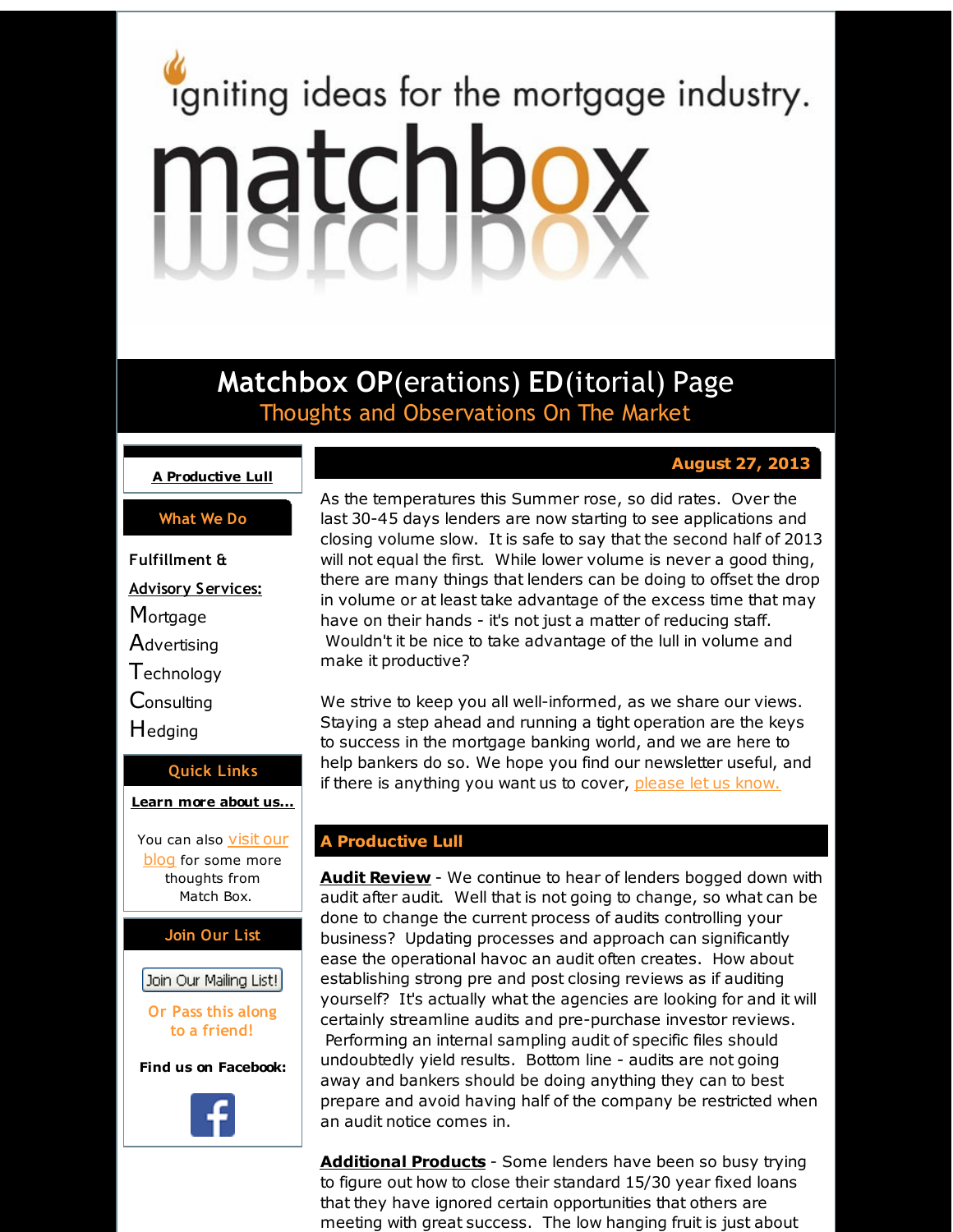gone and it's worthwhile to now focus on some of the afterthought programs. USDA, VA, 203K, State Bond, HARP (Refi + and Open Access!!!) and of course ARM programs can all act as great supplements. They key here is training staff, both Sales and Ops, of the new offerings that will better diversify the product line. Do underwriters have experience with VA, USDA, or 203K? Does sales understand how to price and sell ARMs after so many years promoting fixed rate loans? Does the current investor base offer aggressive pricing to even allow these programs to be realistically marketed? This is a perfect time to look at additional products and become a stronger, more diversified lender.

**Training** - We as an industry do a very poor job in training. We expect everyone to watch or listen for a few days and become an expert. Now is a good time to investor in the future of human capital. How frequent are training classes? Is continuing education offered? Is there an up-to-date training manual that details all policies and procedures? Is there much more relevant right now than cross training so key Ops are well versed in multiple roles? While we continue to look to technology to solve our problems there is nothing better than an experienced and trained staff to support the business. Invest in training and it will pay dividends for years to come. We're willing to bet that many internal policies detail training programs - maybe now is the time to implement them. Note: Part of this should be a companywide review of ARM offerings - understanding their nuances, how to sell them, how to originate and disclose them in the LOS. ARMs are here to stay and everyone from origination to compliance and closing to post closing should receive some level of continuing education. If they do not understand what caps and margin are, and how to disclose them properly, there's a big problem.

**Growth Projects** - You know all of those items that you have said, "Yes we want to do that, but we haven't had the time." These projects should be coming off the back burner. We hear about them all the time: going paperless, setting up a disclosure desk, getting agency approval, revisiting the compensation plan, starting to hedge; and the list goes on and on. There's no reason that one or more of these projects shouldn't be getting attention now. Too busy trying to change up your marketing plan to respond to this lull? We're not accepting that excuse - call us today and we'll get them implemented for you.

**Can Sales Sell? -** With a two-three year rally, this can be easily lost but this business does have a sales element to it. While it was great when phones were ringing off the hook and rates were in the low 3's, it's now time for Sales to sell! There is still a long list of people that need to be called, spoken with, and offered options that they can benefit from, even as rates are above 4%. While we are not underestimating the talents of salespeople in the industry, everyone must admit they have had it good for quite some time and selling a 3.25% 30 year fixed didn't take much sale skills. Now is the time to dig a bit deeper and find ways to solicit new business.

**Refi's Are Alive** - Let's be clear, refinances are not dead and lenders business models should not be in peril. Home equity has consistently increased over the last few years in most markets. Credit profiles and scores have improved. Income and employment levels have stabilized, or improved. Home savings